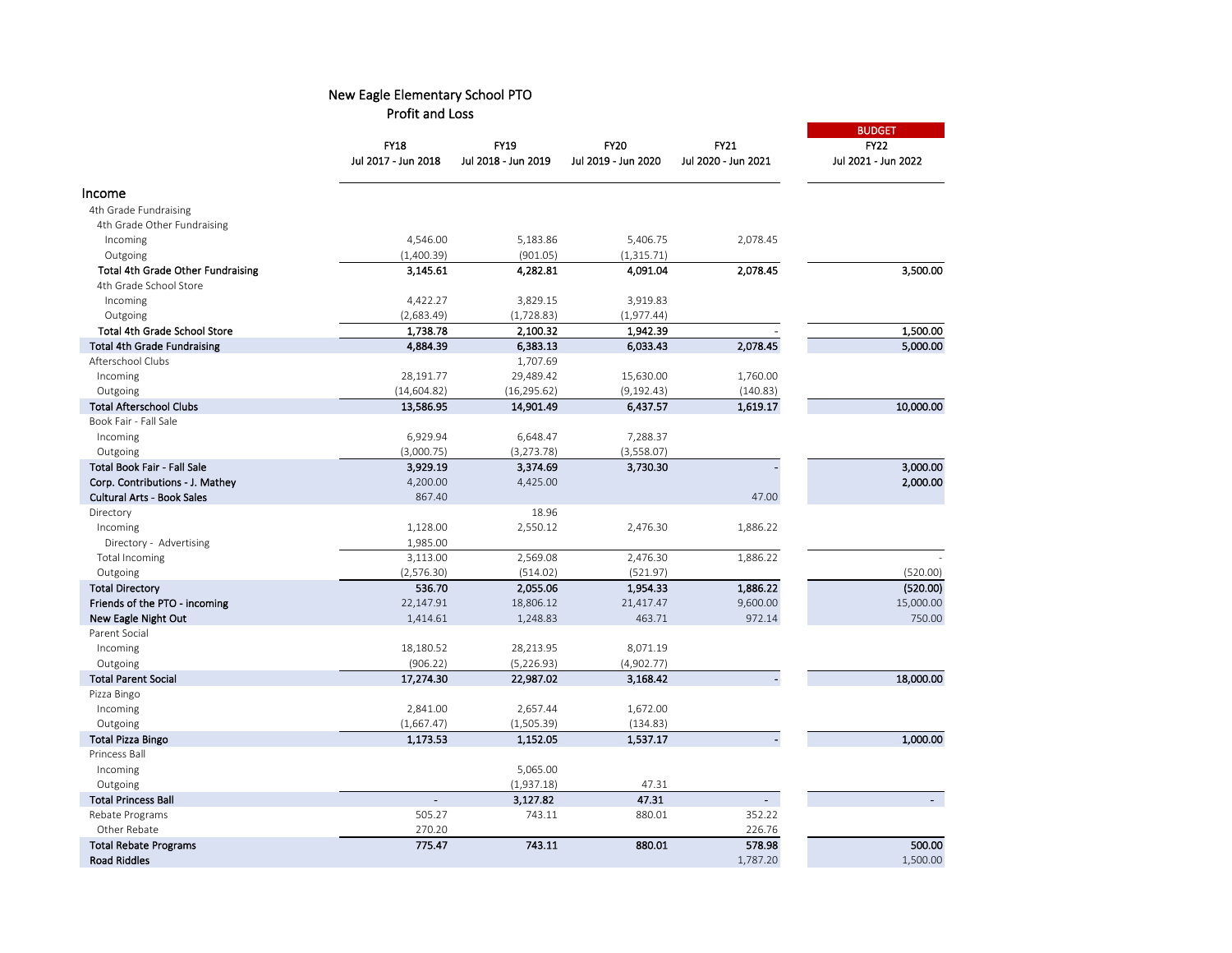|                                  |                     | <b>FY19</b>         | <b>FY20</b>         | FY21                     | <b>BUDGET</b>                        |  |
|----------------------------------|---------------------|---------------------|---------------------|--------------------------|--------------------------------------|--|
|                                  | <b>FY18</b>         |                     |                     |                          | <b>FY22</b>                          |  |
|                                  | Jul 2017 - Jun 2018 | Jul 2018 - Jun 2019 | Jul 2019 - Jun 2020 | Jul 2020 - Jun 2021      | Jul 2021 - Jun 2022                  |  |
| School Supply Kits               |                     |                     | 747.91              |                          |                                      |  |
| Incoming                         | 958.65              | 926.87              |                     | 278.60                   |                                      |  |
| Outgoing                         | (50.00)             |                     |                     |                          |                                      |  |
| <b>Total School Supply Kits</b>  | 908.65              | 926.87              | 747.91              | 278.60                   | 700.00                               |  |
| Silent Auction                   |                     |                     |                     |                          |                                      |  |
| Incoming                         |                     |                     | 19,823.00           | 6.80                     |                                      |  |
| Outgoing                         |                     |                     | (1,200.00)          |                          |                                      |  |
| <b>Total Silent Auction</b>      | $\overline{a}$      | $\blacksquare$      | 18,623.00           | 6.80                     |                                      |  |
| <b>Skating Parties</b>           |                     |                     |                     |                          |                                      |  |
| Incoming                         | 415.00              | 520.00              | 970.00              |                          |                                      |  |
| Outgoing                         | (750.00)            | (750.00)            | (656.25)            |                          |                                      |  |
| <b>Total Skating Parties</b>     | (335.00)            | (230.00)            | 313.75              | $\overline{\phantom{a}}$ | 100.00                               |  |
| Spiritwear                       |                     |                     |                     |                          |                                      |  |
| Incoming                         | 5,279.31            | 2,784.89            | 2,229.06            | 1,351.60                 |                                      |  |
| Outgoing                         | (3, 418.50)         | (1,080.00)          | (120.25)            |                          |                                      |  |
| <b>Total Spiritwear</b>          | 1,860.81            | 1,704.89            | 2,108.81            | 1,351.60                 | 2,000.00                             |  |
| Spring Fair                      |                     |                     |                     |                          |                                      |  |
| Incoming                         | 5,077.69            | 5,799.00            |                     |                          |                                      |  |
| Outgoing                         | (3, 247.18)         | (4, 176.73)         |                     |                          |                                      |  |
| <b>Total Spring Fair</b>         | 1,830.51            | 1,622.27            | $\blacksquare$      |                          | 400.00                               |  |
| <b>Teacher Appreciation</b>      |                     |                     |                     | (21.50)                  |                                      |  |
| Trunk or Treat                   | 3,923.00            | 4,177.17            | 5,237.00            |                          |                                      |  |
| Outgoing                         | (939.15)            | (815.79)            | (570.45)            |                          |                                      |  |
| <b>Total Trunk or Treat</b>      | 2,983.85            | 3,361.38            | 4,666.55            |                          | 2,500.00                             |  |
| Interest                         | 17.96               | 17.99               | 14.70               | 6.00                     |                                      |  |
| Miscellaneous Income             | 268.24              | 2.00                | 620.18              |                          |                                      |  |
| <b>Total Income/Gross Profit</b> | \$<br>78,325.47 \$  | 86,609.72 \$        | 72,764.62 \$        | 20,190.66                | $\overline{\mathbf{s}}$<br>61,930.00 |  |
| <b>Expenses</b>                  |                     |                     |                     |                          |                                      |  |
| Administrative                   | 79.00               |                     |                     |                          |                                      |  |
| Accounting                       |                     | 820.00              | 485.00              | 1,205.00                 | 1,200.00                             |  |
| <b>Accounting Fees</b>           |                     |                     | 740.00              |                          |                                      |  |
| <b>Bank Charges</b>              | 99.40               |                     | 2.50                |                          |                                      |  |
| Insurance                        | 543.25              | 543.25              | 543.25              | 543.68                   | 550.00                               |  |
| Miscellaneous                    | 3.60                | 82.47               | 1,166.00            | 1,154.86                 | 500.00                               |  |
| Office Supplies                  | 211.40              | 211.49              | 924.15              | 79.00                    | 250.00                               |  |
| Postage                          | 118.68              | 9.24                |                     | 29.00                    | 100.00                               |  |
| Software                         |                     |                     |                     | 319.68                   | 2,000.00                             |  |
| Taxes                            | 1,050.00            | 1,217.00            |                     |                          |                                      |  |
| <b>Total Administrative</b>      | 2,105.33            | 2,883.45            | 3,860.90            | 3,331.22                 | 4,600.00                             |  |
| Beautification                   |                     | 368.57              | 69.48               |                          | 100.00                               |  |
| <b>Benevolence Fund</b>          | 200.00              | 200.00              |                     |                          | 200.00                               |  |
| <b>Garden Committee</b>          |                     |                     |                     |                          | 200.00                               |  |
| Community Outreach               |                     |                     |                     |                          |                                      |  |
| <b>ARCH</b>                      |                     |                     |                     |                          | 100.00                               |  |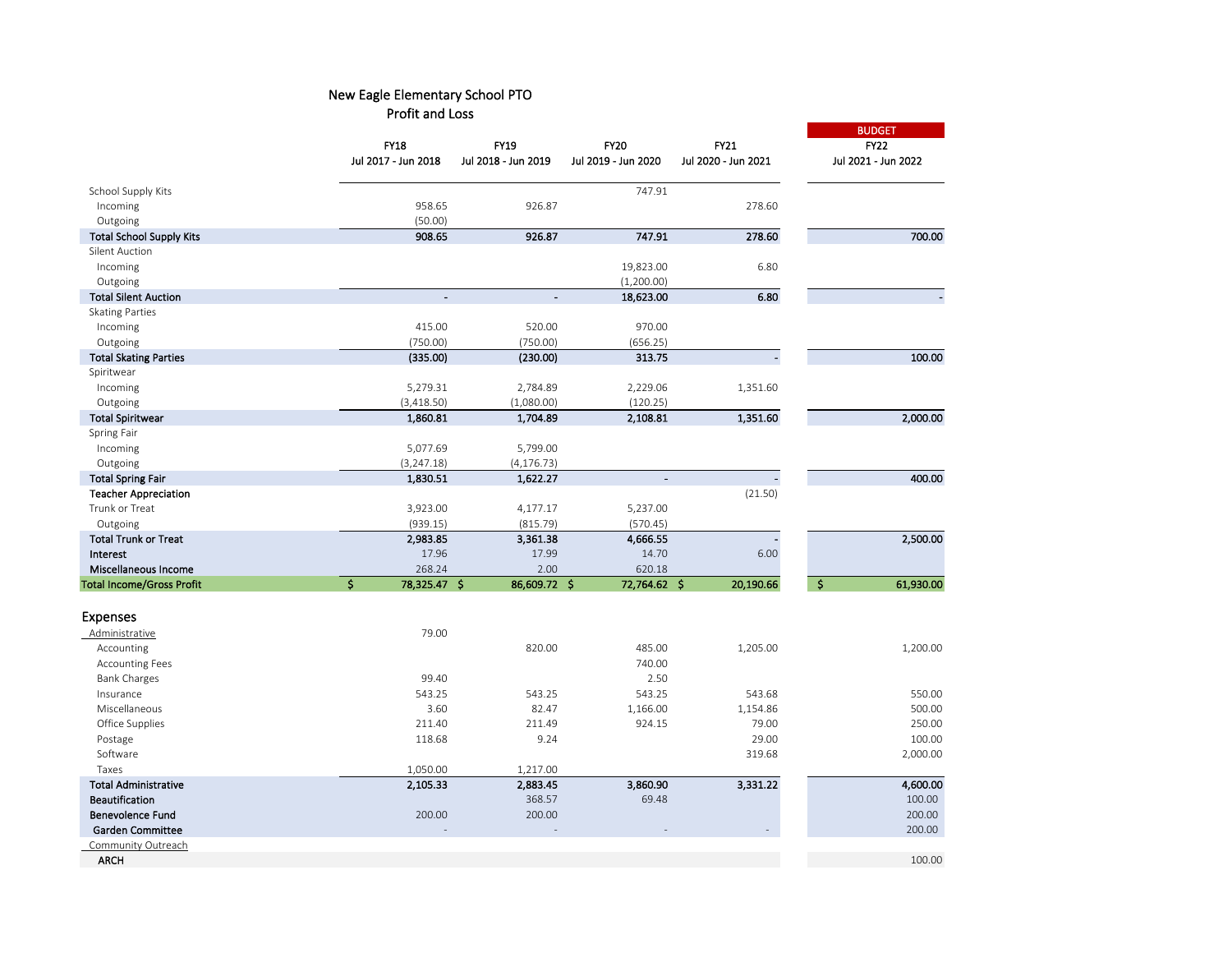|                                      | <b>FY18</b><br>Jul 2017 - Jun 2018 | FY19<br>Jul 2018 - Jun 2019 | <b>FY20</b><br>Jul 2019 - Jun 2020 | FY21<br>Jul 2020 - Jun 2021 | <b>BUDGET</b><br><b>FY22</b><br>Jul 2021 - Jun 2022 |
|--------------------------------------|------------------------------------|-----------------------------|------------------------------------|-----------------------------|-----------------------------------------------------|
|                                      |                                    |                             |                                    |                             |                                                     |
| <b>BUILD</b>                         |                                    | 100.00                      | 100.00                             | 100.00                      | 100.00                                              |
| Dental Clinic                        | 50.00                              | 50.00                       | 50.00                              | 50.00                       | 50.00                                               |
| Fun Run                              |                                    |                             |                                    |                             |                                                     |
| Fun Run - incoming                   | (7,002.89)                         | (7, 257.94)                 |                                    |                             |                                                     |
| Fun Run - outgoing                   | 7,045.62                           | 6,970.39                    |                                    |                             |                                                     |
| <b>Total Fun Run</b>                 | 42.73                              | (287.55)                    |                                    |                             |                                                     |
| MLK Jr. Program                      |                                    |                             |                                    |                             |                                                     |
| MLK Jr. Program - incoming           | (2,286.00)                         | (2, 249.75)                 | (1,792.76)                         |                             |                                                     |
| MLK Jr. Program - outgoing           | 2,285.60                           | 2,249.75                    | 1,792.76                           |                             |                                                     |
| Total MLK Jr. Program                | (0.40)                             |                             |                                    |                             |                                                     |
| New Eagle Day of Giving              |                                    |                             |                                    |                             |                                                     |
| N.E. Day of Giving - outgoing        |                                    | 63.82                       | 33.96                              |                             |                                                     |
| <b>Total New Eagle Day of Giving</b> |                                    | 63.82                       | 33.96                              |                             |                                                     |
| Ryan's Case for Smiles               |                                    |                             |                                    |                             |                                                     |
| Ryan's Case for Smiles - Incoming    |                                    |                             | (946.87)                           |                             |                                                     |
| Ryan's Case For Smiles - Outgoing    |                                    |                             | 946.87                             |                             |                                                     |
| <b>Total Ryan's Case for Smiles</b>  |                                    | $\blacksquare$              |                                    |                             |                                                     |
| PTO Causes (Cafeteria Snacks)        |                                    |                             |                                    |                             | 500.00                                              |
| <b>Total Community Outreach</b>      | 92.33                              | (73.73)                     | 183.96                             | 150.00                      | 750.00                                              |
| Cultural Arts                        |                                    |                             |                                    |                             |                                                     |
| Cultural Arts - Assemblies/GLPs      | 9,128.33                           | 9,930.00                    | 7,130.00                           | 2,425.00                    | 10,000.00                                           |
| Cultural Arts - Author Visit         | 2,387.04                           | 1,009.19                    |                                    | 1,200.00                    | 2,000.00                                            |
| Cultural Arts - Residency            | 4,266.32                           | 4,375.00                    |                                    |                             | 4,000.00                                            |
| <b>Total Cultural Arts</b>           | 15,781.69                          | 15,314.19                   | 7,130.00                           | 3,625.00                    | 16,000.00                                           |
| Field Day                            |                                    |                             |                                    |                             |                                                     |
| Field Day - outgoing                 |                                    | 33.40                       |                                    |                             |                                                     |
| <b>Total Field Day</b>               | $\blacksquare$                     | 33.40                       |                                    |                             |                                                     |
| Golden Apple Grant                   | 3,004.13                           | 3,078.27                    | 3,528.71                           | 220.00                      | 3,500.00                                            |
| Grade Level Events                   |                                    |                             |                                    |                             |                                                     |
| Kindergarten                         | 147.63                             |                             |                                    |                             |                                                     |
| Kindergarten Field Trips             | 592.00                             | (20.00)                     |                                    |                             |                                                     |
| <b>Total Kindergarten</b>            | 739.63                             | (20.00)                     |                                    |                             | 300.00                                              |
| 1st Grade                            |                                    |                             |                                    |                             |                                                     |
| 1st grade - class expenses           |                                    | 87.48                       | 36.85                              |                             | 300.00                                              |
| 1st Grade Field Trips                |                                    | (4.00)                      | 24.00                              |                             |                                                     |
| Publishing Center                    | 607.52                             | 214.81                      | 707.72                             | 87.90                       | 800.00                                              |
| <b>Total 1st Grade</b>               | 607.52                             | 298.29                      | 768.57                             | 87.90                       | 1,100.00                                            |
| 2nd Grade                            |                                    |                             |                                    | 350.00                      |                                                     |
| 2nd Grade - class expenses           | 311.85                             | 440.76                      | 212.00                             | 212.00                      |                                                     |
| 2nd Grade Field Trips                | (507.00)                           | (19.00)                     | 60.00                              |                             |                                                     |
| <b>Total 2nd Grade</b>               | (195.15)                           | 421.76                      | 272.00                             | 562.00                      | 1,000.00                                            |
| 3rd Grade                            |                                    |                             |                                    |                             |                                                     |
| 3rd Grade - class expenses           | 213.52                             | 591.39                      | 326.58                             |                             |                                                     |
| 3rd Grade Field Trips                |                                    | 1,721.50                    | (135.00)                           |                             |                                                     |
| <b>Total 3rd Grade</b>               | 213.52                             | 2,312.89                    | 191.58                             |                             | 1,000.00                                            |